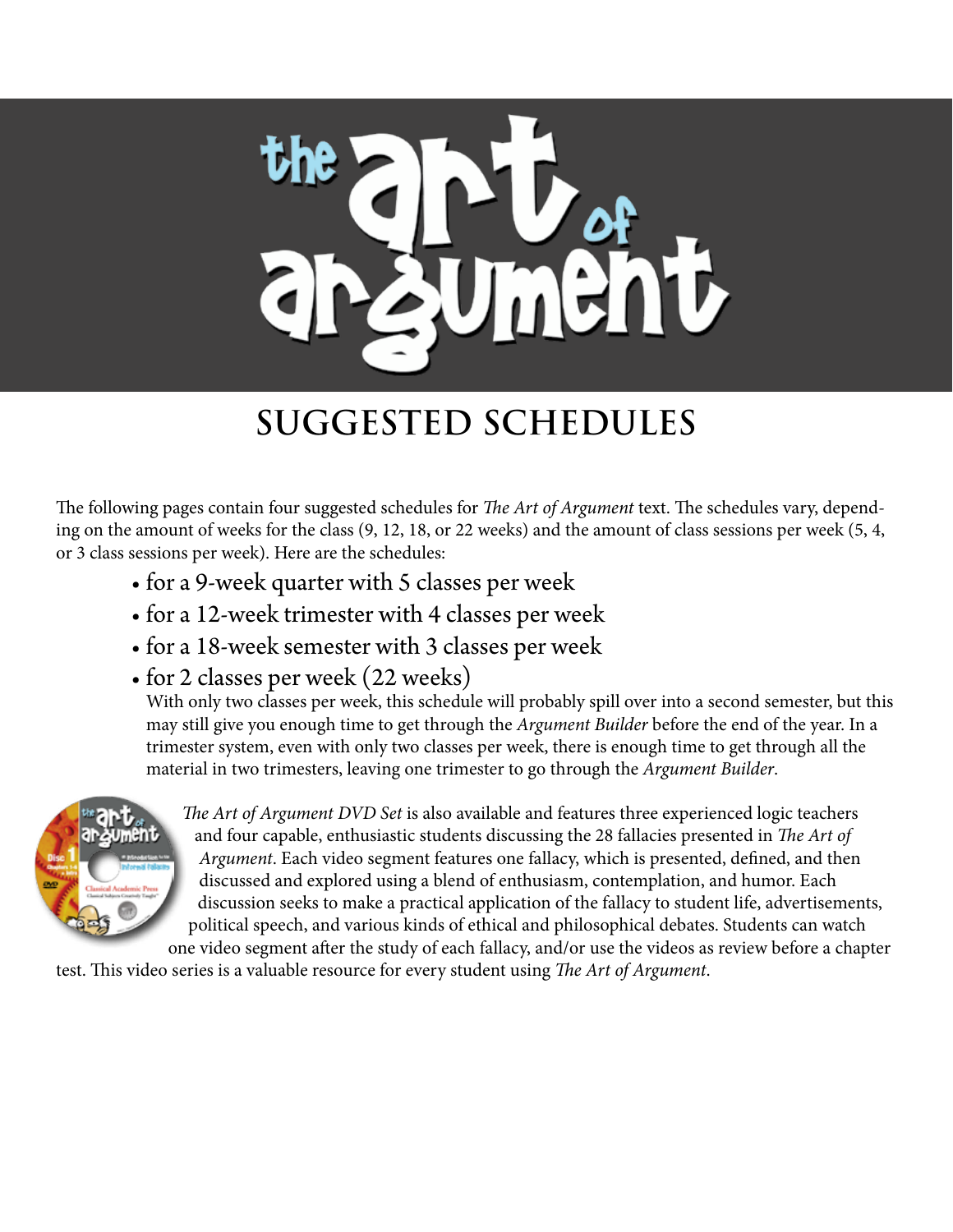

for a 9-week quarter with 5 classes per week

| WEEK1             |                                                                                                                                                                                                     |               |
|-------------------|-----------------------------------------------------------------------------------------------------------------------------------------------------------------------------------------------------|---------------|
| Day 1             | Read "Fight Fair!" and "Critical Thinking as a Way of Life" and do exercises.                                                                                                                       | pages $7-13$  |
| Day 2             | Read "Formal vs. Informal Logic" and "Dialogue on Logic" and do exercises.                                                                                                                          | pages 14-23   |
| Day 3             | Read "Unit I: Relevance" introductory materials, "Chapter 1 Ad Fontem Arguments"<br>introduction, and "Fallacy 1: Ad Hominem Abusive." Do the Fallacy Discussion and watch<br>Fallacy 1 on the DVD. | pages 24-36   |
| Day 4             | Read "Fallacy 2: Ad Hominem Circumstantial", do the Fallacy Discussion and watch<br>Fallacy 2 on the DVD.                                                                                           | pages 37-41   |
| Day 5             | Read "Fallacy 3: Tu Quoque", do the Fallacy Discussion, and watch Fallacy 3 on the DVD.                                                                                                             | pages 42-46   |
| WEEK 2            |                                                                                                                                                                                                     |               |
| Day 6             | Read "Fallacy 4: Genetic Fallacy", watch Fallacy 4 on the DVD, and do the "Chapter 1<br>Review" exercises.                                                                                          | pages 47-51   |
| Day 7             | Chapter 1 Test (from The Art of Argument Teacher's Edition)                                                                                                                                         | TE page 232   |
| Day 8             | Read "Chapter 2: Appeals to Emotion" introduction and dialogue and "Fallacy 5: Appeal<br>to Fear." Do exercises, Fallacy Discussion, and watch Fallacy 5 on the DVD.                                | pages 52-62   |
| Day 9             | Read "Fallacy 6: Appeal to Pity", do the Fallacy Discussion, and watch Fallacy 6 on the DVD.                                                                                                        | pages 63-68   |
| Day 10            | Read "Fallacy 7: Mob Appeal" and "Fallacy 8: Snob Appeal." Watch Fallacies 7 and 8 on<br>the DVD. Do the Cumulative Fallacy Worksheet.                                                              | pages 69-79   |
| WEEK <sub>3</sub> |                                                                                                                                                                                                     |               |
|                   |                                                                                                                                                                                                     |               |
| Day 11            | <b>Chapter 2 Mid-Chapter Quiz</b> (from The Art of Argument Teacher's Edition)                                                                                                                      | TE page 234   |
| Day 12            | Read "Fallacy 9: Appeal to Illegitimate Authority" and do the Fallacy Discussion. Watch<br>Fallacy 9 on the DVD.                                                                                    | pages 80-86   |
| Day 13            | Read "Fallacy 10: Chronological Snobbery" and watch Fallacy 10 on the DVD. Do the<br>Chapter 2 Review and the Cumulative Fallacy Worksheet.                                                         | pages 87-95   |
| Day 14            | Review Chapter 2 fallacies and exercises.                                                                                                                                                           |               |
| Day 15            | <b>Chapter 2 Test</b> (from The Art of Argument Teacher's Edition)                                                                                                                                  | TE page 235   |
| WEEK 4            |                                                                                                                                                                                                     |               |
| Day 16            | Read "Chapter 3: Red Herrings" introduction and "Fallacy 11: Appeal to Ignorance." Do<br>exercises, Fallacy Discussion, and watch Fallacy 11 on the DVD.                                            | pages 96-101  |
| Day 17            | Read "Fallacy 12: Irrelevant Goals or Functions" and "Fallacy 13: Irrelevant Thesis."<br>Do Fallacy Discussion and watch Fallacies 12 and 13 on the DVD.                                            | pages 102-109 |
| Day 18            | Read "Fallacy 14: Straw Man" and watch Fallacy 14 on the DVD. Do the Chapter 3<br>Review and the Cumulative Fallacy Worksheet.                                                                      | pages 110-117 |
| Day 19            | Review Chapter 3 fallacies and exercises.                                                                                                                                                           |               |
| Day 20            | <b>Chapter 3 Test</b> (from The Art of Argument Teacher's Edition)                                                                                                                                  | TE page 238   |
| Week 5            |                                                                                                                                                                                                     |               |
| Day 21            | Review Unit 1                                                                                                                                                                                       |               |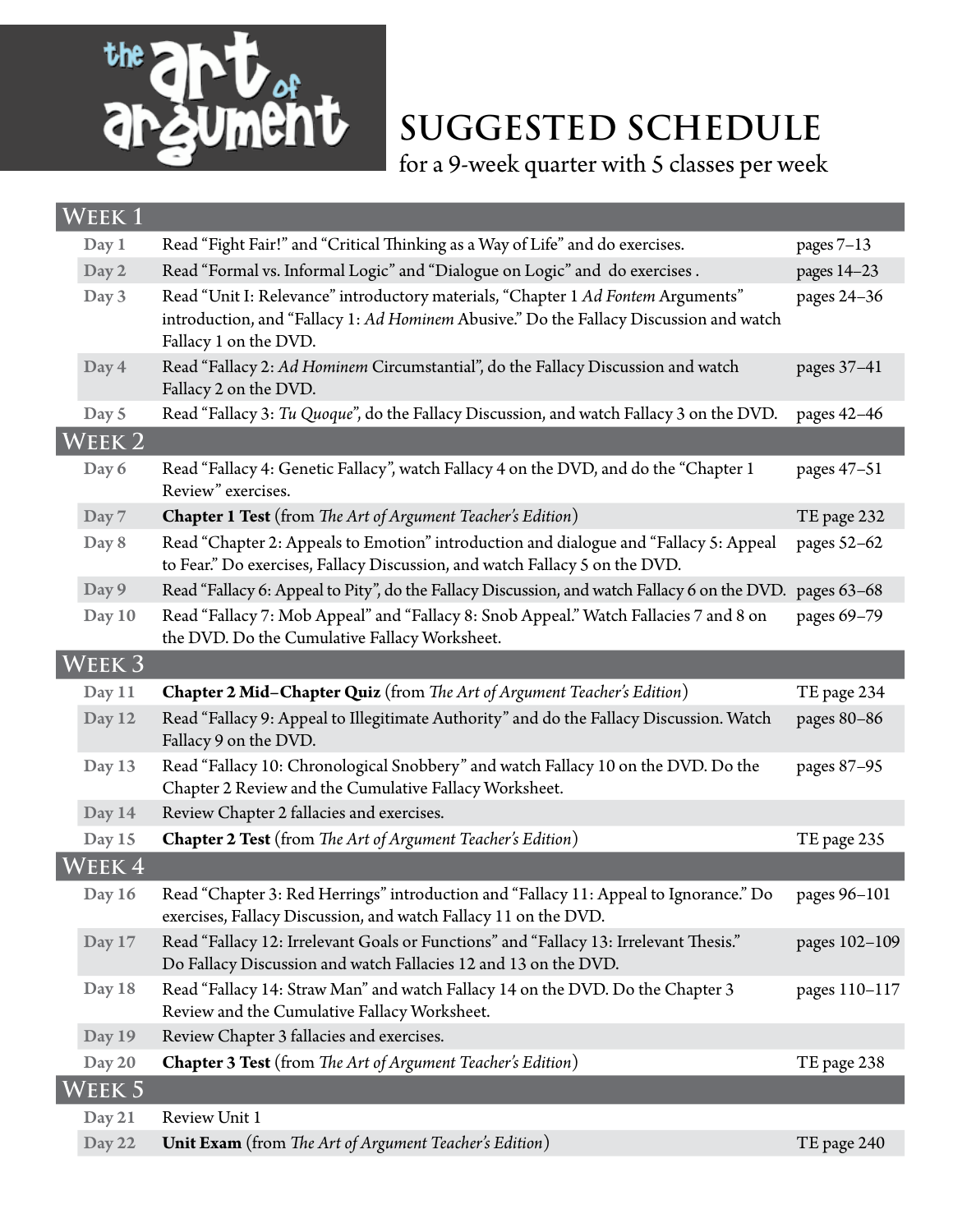| Day 23 | Read "Unit 2: Presumption" introductory materials, "Chapter 4: Fallacies of<br>Presupposition," and "Fallacy 15: Begging the Question." Do the Fallacy Discussion and<br>watch Fallacy 15 on the DVD.            | pages 118-127 |
|--------|------------------------------------------------------------------------------------------------------------------------------------------------------------------------------------------------------------------|---------------|
| Day 24 | Read "Fallacy 16: Bifurcation", do the exercises, and watch Fallacy 16 on the DVD.                                                                                                                               | pages 128-131 |
| Day 25 | Read "Dialogue on Presumption" and do the Fallacy Discussion.                                                                                                                                                    | pages 132-137 |
| WEEK 6 |                                                                                                                                                                                                                  |               |
| Day 26 | Read "Fallacy 17: Fallacy of Moderation", do exercises, and watch Fallacy 17 on the DVD.                                                                                                                         | pages 138-141 |
| Day 27 | Read "Fallacy 18: Is-Ought Fallacy", do the Fallacy Discussion, and watch Fallacy 18 on the DVD. pages 142-146                                                                                                   |               |
| Day 28 | Read "Fallacy 19: Fallacy of Composition" and "Fallacy 20: Fallacy of Division."<br>Do the Fallacy Discussion and watch Fallacies 19 and 20 on the DVD.                                                          | pages 147-154 |
| Day 29 | Do Chapter 4 Review and Cumulative Fallacy Worksheet.                                                                                                                                                            | pages 155-159 |
| Day 30 | Review Chapter 4 fallacies and exercises.                                                                                                                                                                        |               |
| WEEK 7 |                                                                                                                                                                                                                  |               |
| Day 31 | Chapter 4 Test (from The Art of Argument Teacher's Edition)                                                                                                                                                      | TE page 243   |
| Day 32 | Read "Chapter 5: Fallacies of Induction" introductory materials and "Fallacy 21:<br>Sweeping Generalization (Accident)". Do the exercises and watch Fallacy 21 on the DVD.                                       | pages 160-166 |
| Day 33 | Read "Fallacy 22: Hasty Generalization (Converse Accident)" and "Fallacy 23: False<br>Analogy." Do the Fallacy Discussion, exercises, and watch Fallacies 22 and 23 on the DVD.                                  | pages 167-174 |
| Day 34 | Read "Fallacy 24: False Cause" and "Fallacy 25: Fake Precision". Do the exercises and<br>watch Fallacies 24 and 25 on the DVD.                                                                                   | pages 175-183 |
| Day 35 | Do Chapter 5 Review and Cumulative Fallacy Worksheet.                                                                                                                                                            | pages 184-187 |
| WEEK 8 |                                                                                                                                                                                                                  |               |
| Day 36 | Review Chapter 5 fallacies and exercises.                                                                                                                                                                        |               |
| Day 37 | <b>Chapter 5 Test</b> (from The Art of Argument Teacher's Edition)                                                                                                                                               | TE page 246   |
| Day 38 | Read "Unit 3: Clarity" introductory materials, "Chapter 6 Fallacies of Clarity"<br>introduction, Clarity Dialogue, and "Fallacy 26: Equivocation." Do the Fallacy Discussion<br>and watch Fallacy 26 on the DVD. | pages 188-200 |
| Day 39 | Read "Fallacy 27: Accent" and "Fallacy 28: Distinction Without a Difference". Do the Fallacy<br>Discussion and watch Fallacies 27 and 28 on the DVD.                                                             | pages 201-208 |
| Day 40 | Do Chapter 6 Review and Cumulative Fallacy Worksheet.                                                                                                                                                            | pages 209-212 |
| Week 9 |                                                                                                                                                                                                                  |               |
| Day 41 | Review Chapter 6 fallacies and exercises.                                                                                                                                                                        |               |
| Day 42 | <b>Chapter 6 Test</b> (from The Art of Argument Teacher's Edition)                                                                                                                                               | TE page 253   |
| Day 43 | Review all chapters, fallacies, and exercises.                                                                                                                                                                   |               |
| Day 44 | Final Exam (from The Art of Argument Teacher's Edition)                                                                                                                                                          | TE page 255   |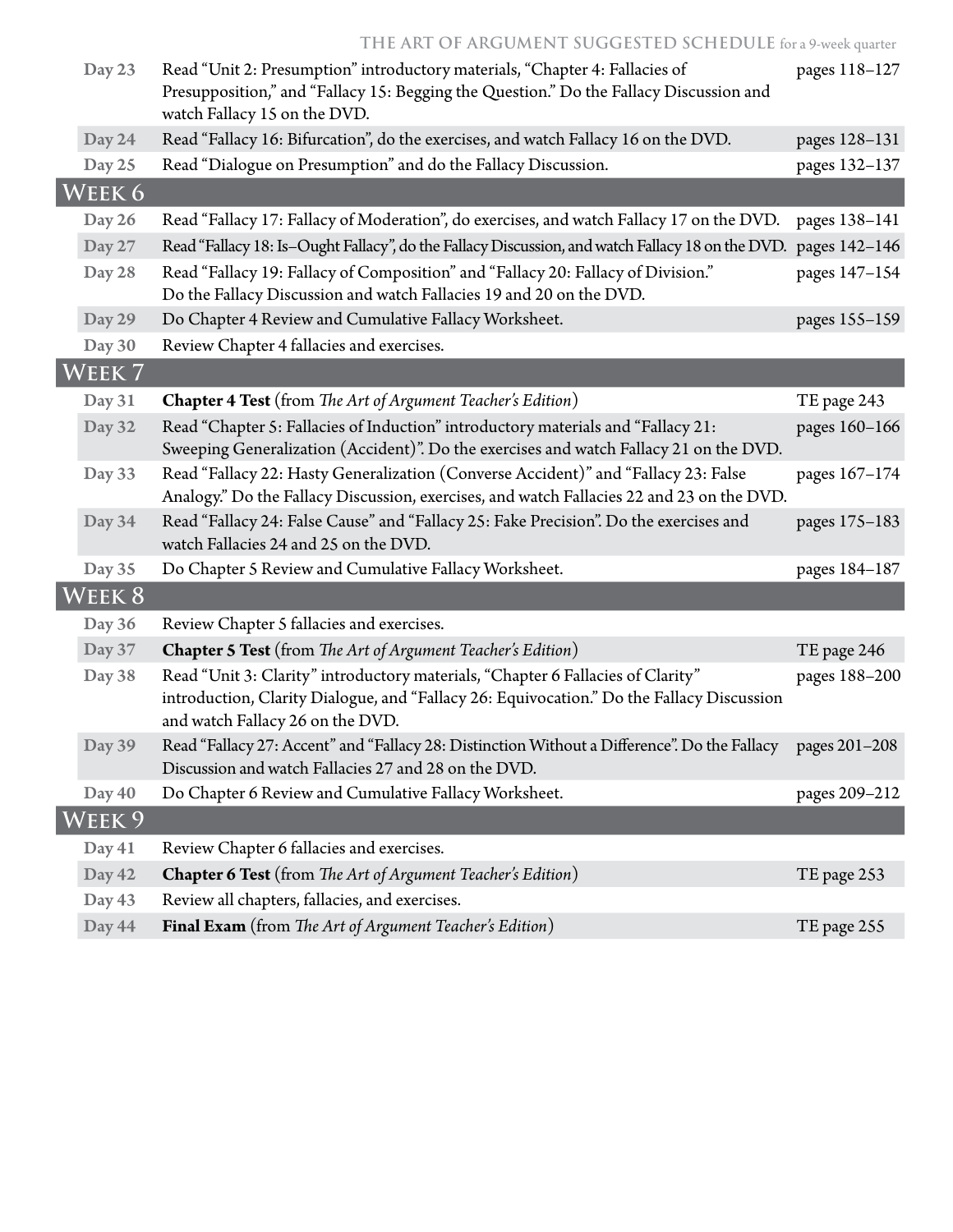

for a 12-week trimester with 4 classes per week This schedule spans 11 weeks which leaves one extra week for review or

**Week 1** Day 1 Read "Fight Fair!" and "Critical Thinking as a Way of Life" and do exercises. pages 7-13 Day 2 Read "Formal vs. Informal Logic" and "Dialogue on Logic" and do exercises . pages 14–23 Day 3 Read "Unit I: Relevance" introductory materials, "Chapter 1 *Ad Fontem* Arguments" introduction, and "Fallacy 1: *Ad Hominem* Abusive." Do the Fallacy Discussion and watch Fallacy 1 on the DVD. pages 24–36 Day 4 Read "Fallacy 2: *Ad Hominem* Circumstantial," do the Fallacy Discussion, and watch Fallacy 2 on the DVD. pages 37–41 **Week 2** Day 5 Read "Fallacy 3: *Tu Quoque*," do the Fallacy Discussion, and watch Fallacy 3 on the DVD. pages 42–46 Day 6 Read "Fallacy 4: Genetic Fallacy," watch Fallacy 4 on the DVD, and do the "Chapter 1 Review" exercises. pages 47–51 Day 7 **Chapter 1 Test** (from *The Art of Argument Teacher's Edition*) TE page 232 Day 8 Read "Chapter 2: Appeals to Emotion" introduction and dialogue and "Fallacy 5: Appeal to Fear." Do the exercises, Fallacy Discussion, and watch Fallacy 5 on the DVD. pages 52–62 **Week 3** Day 9 Read "Fallacy 6: Appeal to Pity," do the Fallacy Discussion, and watch Fallacy 6 on the DVD. pages 63–68 Day 10 Read "Fallacy 7: Mob Appeal" and "Fallacy 8: Snob Appeal." Do the Cumulative Fallacy Worksheet and watch Fallacies 7 and 8 on the DVD. pages 69–79 Day 11 **Chapter 2 Mid–Chapter Quiz** (from *The Art of Argument Teacher's Edition*) TE page 234 Day 12 Read "Fallacy 9: Appeal to Illegitimate Authority." Do the Fallacy Discussion and watch Fallacy 9 on the DVD. pages 80–86 **Week 4** Day 13 Read "Fallacy 10: Chronological Snobbery" and watch Fallacy 10 on the DVD. Do the Chapter 2 Review and the Cumulative Fallacy Worksheet. pages 87–95 Day 14 Review Chapter 2 fallacies and exercises. Day 15 **Chapter 2 Test** (from *The Art of Argument Teacher's Edition*) TE page 235 Day 16 Read "Chapter 3: Red Herrings" introduction and "Fallacy 11: Appeal to Ignorance." Do the exercises, Fallacy Discussion, and watch Fallacy 11 on the DVD. pages 96–101 **Week 5** Day 17 Read "Fallacy 12: Irrelevant Goals or Functions" and "Fallacy 13: Irrelevant Thesis." Do Fallacy Discussion and watch Fallacies 12 and 13 on the DVD. pages 102–109 Day 18 Read "Fallacy 14: Straw Man" and watch Fallacy 14 on the DVD. Do the Chapter 3 Review and the Cumulative Fallacy Worksheet. pages 110–117 Day 19 Review Chapter 3 fallacies and exercises. Day 20 **Chapter 3 Test** (from *The Art of Argument Teacher's Edition*) TE page 238 **Week 6**

supplementary activities.

Day 21 Review Unit 1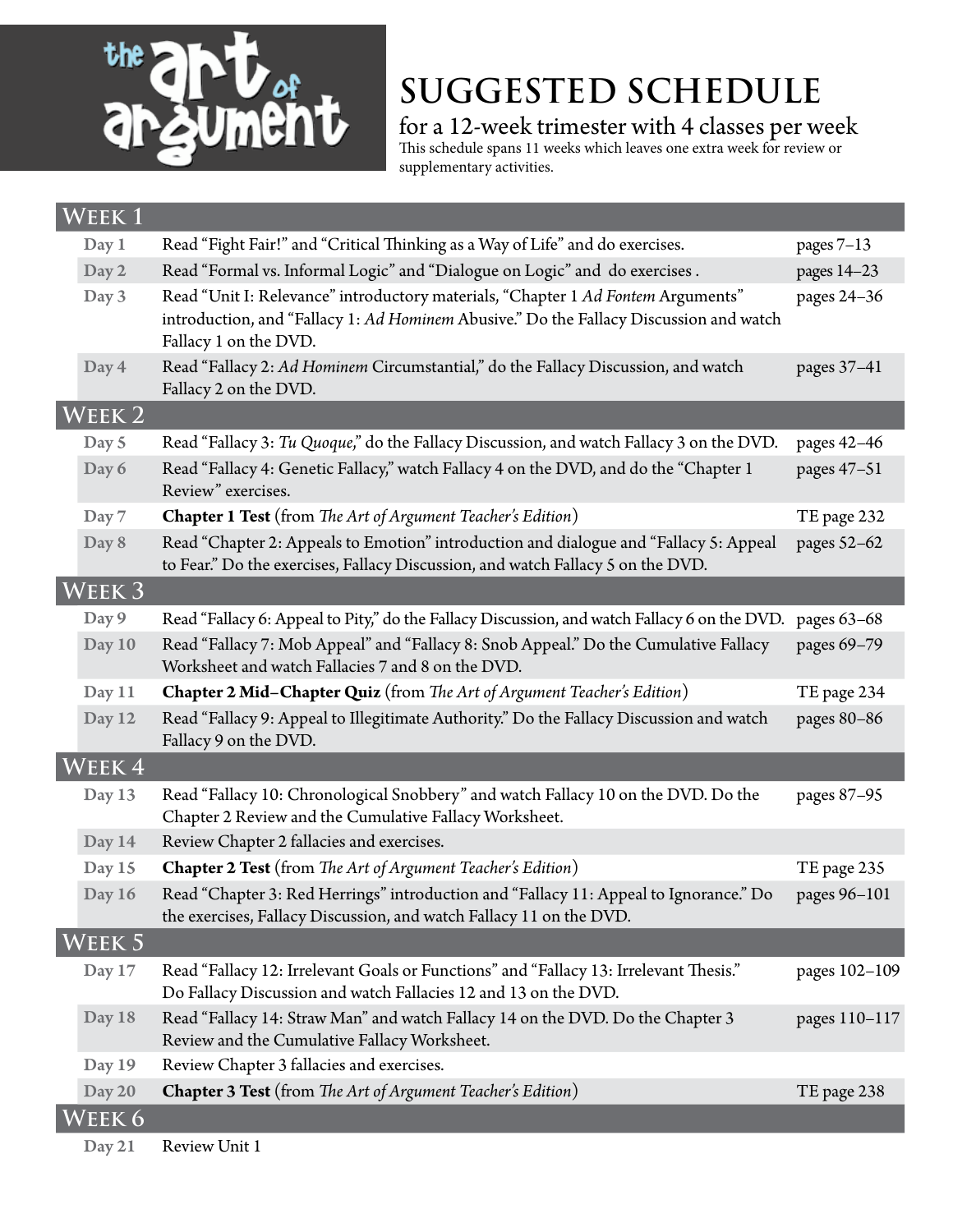**The Art of Argument Suggested Schedule** for a 12-week trimester

| Day 22                      | <b>Unit Exam</b> (from The Art of Argument Teacher's Edition)                                                                                                                                                    | TE page 240   |
|-----------------------------|------------------------------------------------------------------------------------------------------------------------------------------------------------------------------------------------------------------|---------------|
| Day 23                      | Read "Unit 2: Presumption" introductory materials, "Chapter 4: Fallacies of<br>Presupposition," and "Fallacy 15: Begging the Question." Do the Fallacy Discussion and<br>watch Fallacy 15 on the DVD.            | pages 118-127 |
| Day 24                      | Read "Fallacy 16: Bifurcation," do the exercises, and watch Fallacy 16 on the DVD.                                                                                                                               | pages 128-131 |
| WEEK <sub>7</sub>           |                                                                                                                                                                                                                  |               |
| Day 25                      | Read "Dialogue on Presumption" and do the Fallacy Discussion.                                                                                                                                                    | pages 132-137 |
| Day 26                      | Read "Fallacy 17: Fallacy of Moderation," do exercises, and watch Fallacy 17 on the DVD.                                                                                                                         | pages 138-141 |
| Day 27                      | Read "Fallacy 18: Is-Ought Fallacy," do the Fallacy Discussion, and watch Fallacy 18 on the DVD.                                                                                                                 | pages 142-146 |
| Day 28                      | Read "Fallacy 19: Fallacy of Composition" and "Fallacy 20: Fallacy of Division."<br>Do the Fallacy Discussion and watch Fallacies 19 and 20 on the DVD.                                                          | pages 147-154 |
| WEEK 8                      |                                                                                                                                                                                                                  |               |
| Day 29                      | Do Chapter 4 Review and Cumulative Fallacy Worksheet.                                                                                                                                                            | pages 155-159 |
| Day 30                      | Review Chapter 4 fallacies and exercises.                                                                                                                                                                        |               |
| Day 31                      | Chapter 4 Test (from The Art of Argument Teacher's Edition)                                                                                                                                                      | TE page 243   |
| Day 32                      | Read "Chapter 5: Fallacies of Induction" introductory materials and "Fallacy 21:<br>Sweeping Generalization (Accident)," do exercises, and watch Fallacy 21 on the DVD.                                          | pages 160-166 |
| WEEK <sub>9</sub>           |                                                                                                                                                                                                                  |               |
| Day 33                      | Read "Fallacy 22: Hasty Generalization (Converse Accident)" and "Fallacy 23: False<br>Analogy." Do the Fallacy Discussion, exercises, and watch Fallacy 23 on the DVD.                                           | pages 167-174 |
| Day 34                      | Read "Fallacy 24: False Cause" and "Fallacy 25: Fake Precision," do exercises, and watch<br>Fallacies 24 and 25 on the DVD.                                                                                      | pages 175-183 |
| Day 35                      | Do Chapter 5 Review and Cumulative Fallacy Worksheet.                                                                                                                                                            | pages 184-187 |
| Day 36                      | Review Chapter 5 fallacies and exercises.                                                                                                                                                                        |               |
| $\overline{\text{WEEK 10}}$ |                                                                                                                                                                                                                  |               |
| Day 37                      | Chapter 5 Test (from The Art of Argument Teacher's Edition)                                                                                                                                                      | TE page 246   |
| Day 38                      | Read "Unit 3: Clarity" introductory materials, "Chapter 6 Fallacies of Clarity"<br>introduction, Clarity Dialogue, and "Fallacy 26: Equivocation." Do the Fallacy Discussion<br>and watch Fallacy 26 on the DVD. | pages 188-200 |
| Day 39                      | Read "Fallacy 27: Accent" and "Fallacy 28: Distinction Without a Difference." Do the Fallacy<br>Discussion and watch Fallacies 27 and 28 on the DVD.                                                             | pages 201-208 |
| Day 40                      | Do Chapter 6 Review and Cumulative Fallacy Worksheet.                                                                                                                                                            | pages 209-212 |
| WEEK 11                     |                                                                                                                                                                                                                  |               |
| Day 41                      | Review Chapter 6 fallacies and exercises.                                                                                                                                                                        |               |
| Day 42                      | <b>Chapter 6 Test</b> (from The Art of Argument Teacher's Edition)                                                                                                                                               | TE page 253   |
| Day 43                      | Review all chapters, fallacies, and exercises.                                                                                                                                                                   |               |
| Day 44                      | Final Exam (from The Art of Argument Teacher's Edition)                                                                                                                                                          | TE page 255   |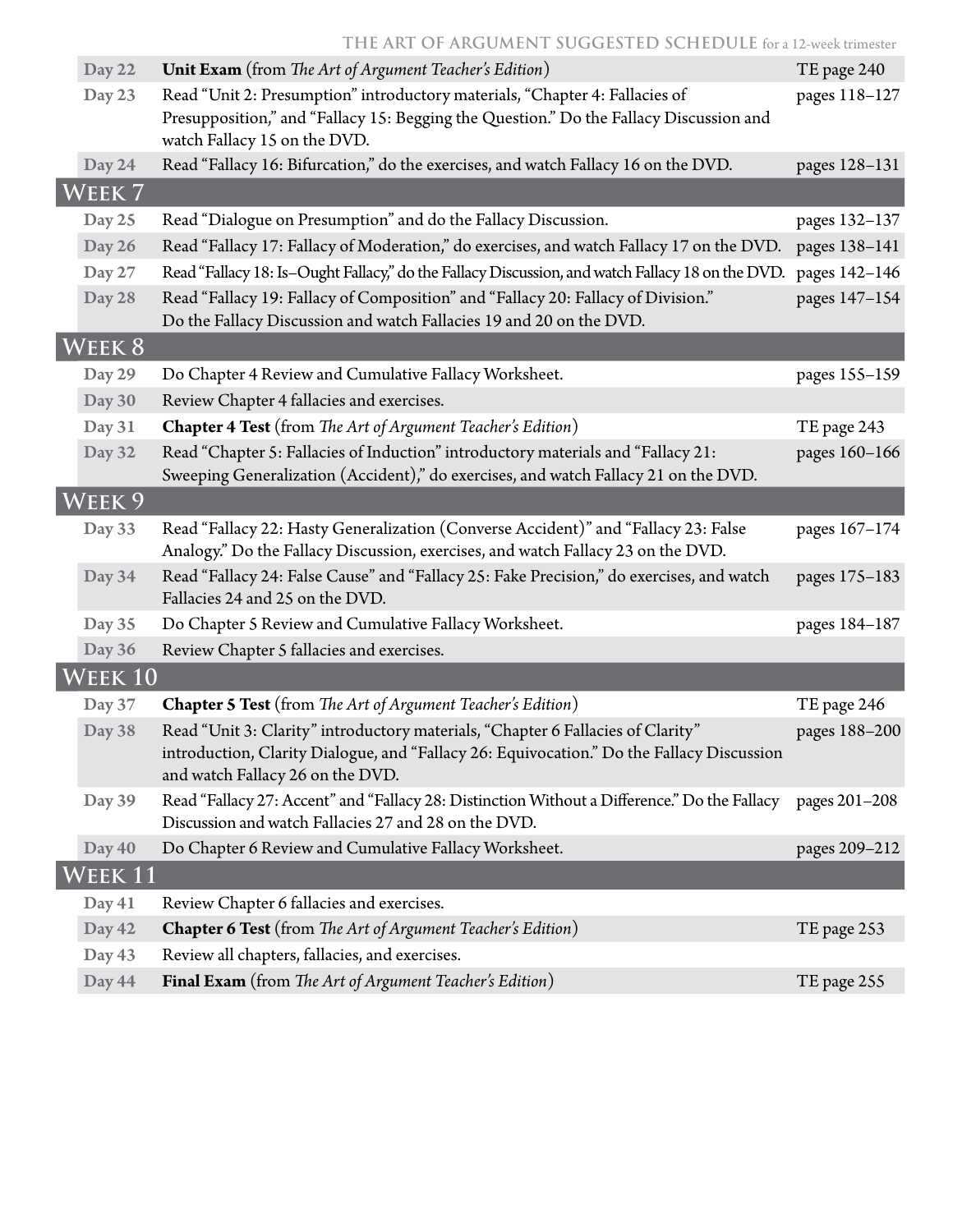

for a 18-week semester with 3 classes per week

\*This schedule spans 15 weeks which leaves three extra weeks for review or supplementary activities.

| <b>WEEK1</b>      |                                                                                                                                                                                                     |               |
|-------------------|-----------------------------------------------------------------------------------------------------------------------------------------------------------------------------------------------------|---------------|
| Day 1             | Read "Fight Fair!" and "Critical Thinking as a Way of Life" and do exercises.                                                                                                                       | pages $7-13$  |
| Day 2             | Read "Formal vs. Informal Logic" and "Dialogue on Logic" and do exercises.                                                                                                                          | pages 14-23   |
| Day 3             | Read "Unit I: Relevance" introductory materials, "Chapter 1 Ad Fontem Arguments"<br>introduction, and "Fallacy 1: Ad Hominem Abusive." Do the Fallacy Discussion and watch<br>Fallacy 1 on the DVD. | pages 24-36   |
| WEEK <sub>2</sub> |                                                                                                                                                                                                     |               |
| Day 4             | Read "Fallacy 2: Ad Hominem Circumstantial," do the Fallacy Discussion and watch<br>Fallacy 2 on the DVD.                                                                                           | pages 37-41   |
| Day 5             | Read "Fallacy 3: Tu Quoque," do the Fallacy Discussion, and watch Fallacy 3 on the DVD.                                                                                                             | pages 42-46   |
| Day 6             | Read "Fallacy 4: Genetic Fallacy," watch Fallacy 4 on the DVD, and do the "Chapter 1<br>Review" exercises.                                                                                          | pages 47-51   |
| WEEK 3            |                                                                                                                                                                                                     |               |
| Day 7             | <b>Chapter 1 Test</b> (from The Art of Argument Teacher's Edition)                                                                                                                                  | TE page 232   |
| Day 8             | Read "Chapter 2: Appeals to Emotion" introduction and dialogue and "Fallacy 5: Appeal<br>to Fear." Do the exercises, Fallacy Discussion, and watch Fallacy 5 on the DVD.                            | pages 52-62   |
| Day 9             | Read "Fallacy 6: Appeal to Pity," do the Fallacy Discussion, and watch Fallacy 6 on the DVD.                                                                                                        | pages 63-68   |
| WEEK4             |                                                                                                                                                                                                     |               |
| Day 10            | Read "Fallacy 7: Mob Appeal" and "Fallacy 8: Snob Appeal." Watch Fallacies 7 and 8 on<br>the DVD. Do the Cumulative Fallacy Worksheet.                                                              | pages 69-79   |
| Day 11            | Chapter 2 Mid-Chapter Quiz (from The Art of Argument Teacher's Edition)                                                                                                                             | TE page 234   |
| Day 12            | Read "Fallacy 9: Appeal to Illegitimate Authority," do the Fallacy Discussion, and watch<br>Fallacy 9 on the DVD.                                                                                   | pages 80-86   |
| WEEK 5            |                                                                                                                                                                                                     |               |
| Day 13            | Read "Fallacy 10: Chronological Snobbery" and watch Fallacy 10 on the DVD. Do the<br>Chapter 2 Review and the Cumulative Fallacy Worksheet.                                                         | pages 87-95   |
| Day 14            | Review Chapter 2 fallacies and exercises.                                                                                                                                                           |               |
| Day 15            | <b>Chapter 2 Test</b> (from The Art of Argument Teacher's Edition)                                                                                                                                  | TE page 235   |
| WEEK 6            |                                                                                                                                                                                                     |               |
| Day 16            | Read "Chapter 3: Red Herrings" introduction and "Fallacy 11: Appeal to Ignorance." Do<br>exercises, Fallacy Discussion, and watch Fallacy 11 on the DVD.                                            | pages 96-101  |
| Day 17            | Read "Fallacy 12: Irrelevant Goals or Functions" and "Fallacy 13: Irrelevant Thesis."<br>Do Fallacy Discussion, and watch Fallacies 12 and 13 on the DVD.                                           | pages 102-109 |
| Day 18            | Read "Fallacy 14: Straw Man" and watch Fallacy 14 on the DVD. Do the Chapter 3<br>Review and the Cumulative Fallacy Worksheet.                                                                      | pages 110-117 |
| EEK <sub>7</sub>  |                                                                                                                                                                                                     |               |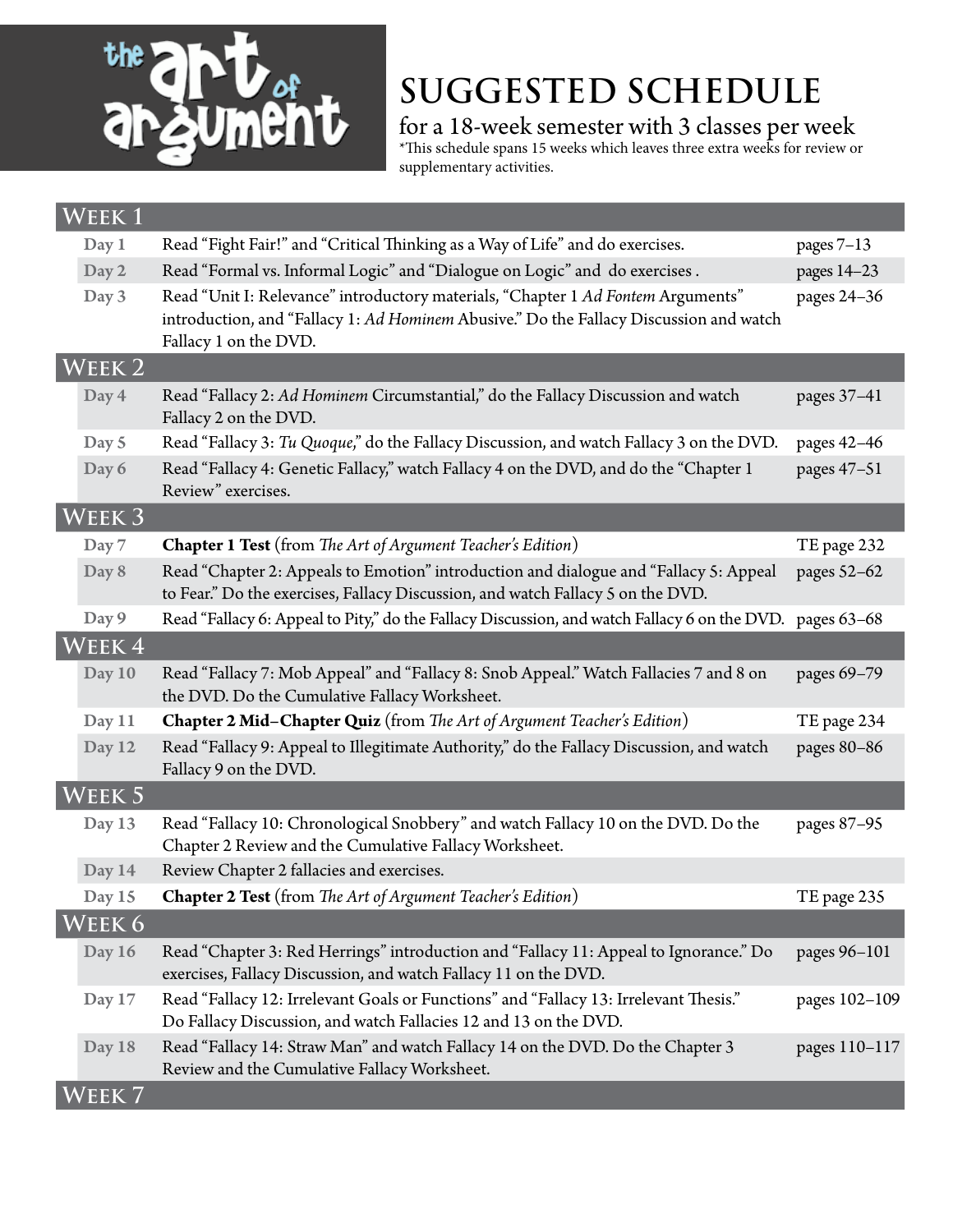| Day 19             | Review Chapter 3 fallacies and exercises.                                                                                                                                                                        |               |
|--------------------|------------------------------------------------------------------------------------------------------------------------------------------------------------------------------------------------------------------|---------------|
| Day 20             | Chapter 3 Test (from The Art of Argument Teacher's Edition)                                                                                                                                                      | TE page 238   |
| Day 21             | Review Unit 1                                                                                                                                                                                                    |               |
| <b>WEEK 8</b>      |                                                                                                                                                                                                                  |               |
| Day 22             | Unit Exam (from The Art of Argument Teacher's Edition)                                                                                                                                                           | TE page 240   |
| Day 23             | Read "Unit 2: Presumption" introductory materials, "Chapter 4: Fallacies of<br>Presupposition," and "Fallacy 15: Begging the Question." Do the Fallacy Discussion and<br>watch Fallacy 15 on the DVD.            | pages 118-127 |
| Day 24             | Read "Fallacy 16: Bifurcation," do the exercises, and watch Fallacy 16 on the DVD.                                                                                                                               | pages 128-131 |
| WEEK <sub>9</sub>  |                                                                                                                                                                                                                  |               |
| Day 25             | Read "Dialogue on Presumption" and do the Fallacy Discussion.                                                                                                                                                    | pages 132-137 |
| Day 26             | Read "Fallacy 17: Fallacy of Moderation," do exercises, and watch Fallacy 17 on the DVD.                                                                                                                         | pages 138-141 |
| Day 27             | Read "Fallacy 18: Is-Ought Fallacy," do the Fallacy Discussion, and watch Fallacy 18 on the DVD. pages 142-146                                                                                                   |               |
| WEEK 10            |                                                                                                                                                                                                                  |               |
| Day 28             | Read "Fallacy 19: Fallacy of Composition" and "Fallacy 20: Fallacy of Division."<br>Do the Fallacy Discussion and watch Fallacies 19 and 20 on the DVD.                                                          | pages 147-154 |
| Day 29             | Do Chapter 4 Review and Cumulative Fallacy Worksheet.                                                                                                                                                            | pages 155-159 |
| Day 30             | Review Chapter 4 fallacies and exercises.                                                                                                                                                                        |               |
| WEEK 11            |                                                                                                                                                                                                                  |               |
| Day 31             | <b>Chapter 4 Test</b> (from The Art of Argument Teacher's Edition)                                                                                                                                               | TE page 243   |
| Day 32             | Read "Chapter 5: Fallacies of Induction" introductory materials and "Fallacy 21:<br>Sweeping Generalization (Accident)." Do exercises and watch Fallacy 21 on the DVD.                                           | pages 160-166 |
| Day 33             | Read "Fallacy 22: Hasty Generalization (Converse Accident)" and "Fallacy 23: False<br>Analogy." Do the Fallacy Discussion, exercises, and watch Fallacies 22 and 23 on the DVD.                                  | pages 167-174 |
| WEEK <sub>12</sub> |                                                                                                                                                                                                                  |               |
| Day 34             | Read "Fallacy 24: False Cause" and "Fallacy 25: Fake Precision." Do exercises and watch<br>Fallacies 24 and 25 on the DVD.                                                                                       | pages 175-183 |
| Day 35             | Do Chapter 5 Review and Cumulative Fallacy Worksheet.                                                                                                                                                            | pages 184-187 |
| Day 36             | Review Chapter 5 fallacies and exercises.                                                                                                                                                                        |               |
| WEEK 13            |                                                                                                                                                                                                                  |               |
| Day 37             | <b>Chapter 5 Test</b> (from The Art of Argument Teacher's Edition)                                                                                                                                               | TE page 246   |
| Day 38             | Read "Unit 3: Clarity" introductory materials, "Chapter 6 Fallacies of Clarity"<br>introduction, Clarity Dialogue, and "Fallacy 26: Equivocation." Do the Fallacy Discussion<br>and watch Fallacy 26 on the DVD. | pages 188-200 |
| Day 39             | Read "Fallacy 27: Accent" and "Fallacy 28: Distinction Without a Difference." Do the Fallacy<br>Discussion and watch Fallacies 27 and 28 on the DVD.                                                             | pages 201-208 |
| WEEK 14            |                                                                                                                                                                                                                  |               |
| Day 40             | Do Chapter 6 Review and Cumulative Fallacy Worksheet.                                                                                                                                                            | pages 209-212 |
| Day 41             | Review Chapter 6 fallacies and exercises.                                                                                                                                                                        |               |
| Day 42             | Chapter 6 Test (from The Art of Argument Teacher's Edition)                                                                                                                                                      | TE page 253   |
| Week 15            |                                                                                                                                                                                                                  |               |
| Day 43             | Review all chapters, fallacies, and exercises.                                                                                                                                                                   |               |
| Day 44             | Final Exam (from The Art of Argument Teacher's Edition)                                                                                                                                                          | TE page 255   |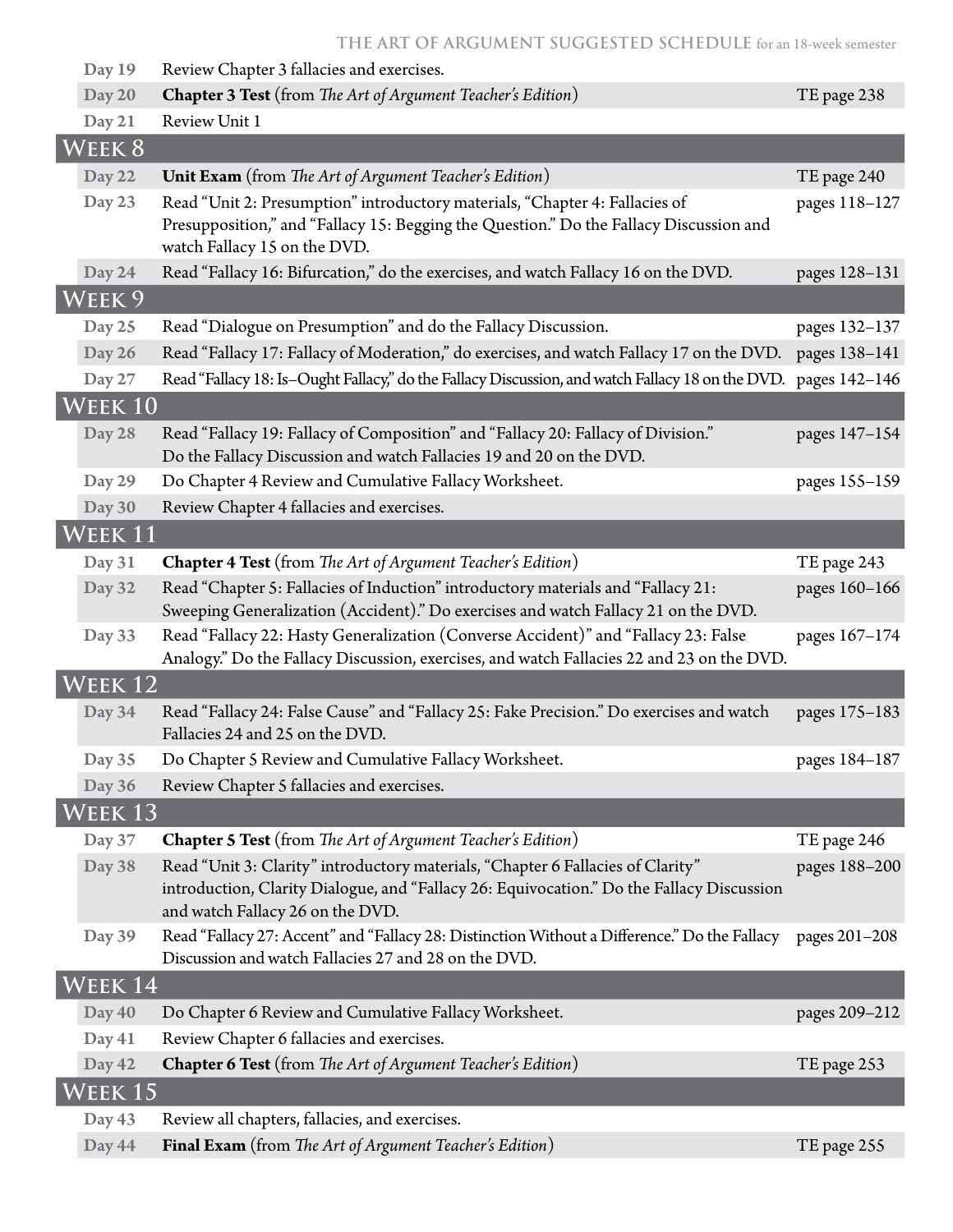

#### for 2 classes per week

With only 2 classes per week, this schedule will probably spill over into a second semester, but this may still give you enough time to get through the *Argument Builder* before the end of the year. In a trimester schedule, there is enough time to get through *The Art of Argument* in two trimesters, leaving one trimester to go through *The Argument Builder*.

| $WEEK\,\overline{1}$ |                                                                                                                                                                                                     |               |
|----------------------|-----------------------------------------------------------------------------------------------------------------------------------------------------------------------------------------------------|---------------|
| Day 1                | Read "Fight Fair!" and "Critical Thinking as a Way of Life" and do exercises.                                                                                                                       | pages $7-13$  |
| Day 2                | Read "Formal vs. Informal Logic" and "Dialogue on Logic" and do exercises.                                                                                                                          | pages 14-23   |
| WEEK 2               |                                                                                                                                                                                                     |               |
| Day 3                | Read "Unit I: Relevance" introductory materials, "Chapter 1 Ad Fontem Arguments"<br>introduction, and "Fallacy 1: Ad Hominem Abusive." Do the Fallacy Discussion and watch<br>Fallacy 1 on the DVD. | pages 24-36   |
| Day 4                | Read "Fallacy 2: Ad Hominem Circumstantial," do the Fallacy Discussion and watch<br>Fallacy 2 on the DVD.                                                                                           | pages 37-41   |
| Week 3               |                                                                                                                                                                                                     |               |
| Day 5                | Read "Fallacy 3: Tu Quoque," do the Fallacy Discussion and watch Fallacy 3 on the DVD.                                                                                                              | pages 42-46   |
| Day 6                | Read "Fallacy 4: Genetic Fallacy," watch Fallacy 4 on the DVD, and do the "Chapter 1<br>Review" exercises.                                                                                          | pages 47-51   |
| WEEK 4               |                                                                                                                                                                                                     |               |
| Day 7                | <b>Chapter 1 Test</b> (from The Art of Argument Teacher's Edition)                                                                                                                                  | TE page 232   |
| Day 8                | Read "Chapter 2: Appeals to Emotion" introduction and dialogue and "Fallacy 5: Appeal<br>to Fear." Do the exercises, Fallacy Discussion, and watch Fallacy 5 on the DVD.                            | pages 52-62   |
| WEEK 5               |                                                                                                                                                                                                     |               |
| Day 9                | Read "Fallacy 6: Appeal to Pity," do the Fallacy Discussion, and watch Fallacy 6 on the DVD.                                                                                                        | pages 63-68   |
| Day 10               | Read "Fallacy 7: Mob Appeal" and "Fallacy 8: Snob Appeal." Watch Fallacies 7 and 8 on<br>the DVD. Do the Cumulative Fallacy Worksheet.                                                              | pages 69-79   |
| WEEK 6               |                                                                                                                                                                                                     |               |
| Day 11               | <b>Chapter 2 Mid-Chapter Quiz</b> (from The Art of Argument Teacher's Edition)                                                                                                                      | TE page 234   |
| Day 12               | Read "Fallacy 9: Appeal to Illegitimate Authority," do the Fallacy Discussion, and watch<br>Fallacy 9 on the DVD.                                                                                   | pages 80-86   |
| Week 7               |                                                                                                                                                                                                     |               |
| Day 13               | Read "Fallacy 10: Chronological Snobbery" and watch Fallacy 10 on the DVD. Do the<br>Chapter 2 Review and the Cumulative Fallacy Worksheet.                                                         | pages 87-95   |
| Day 14               | Review Chapter 2 fallacies and exercises.                                                                                                                                                           |               |
| WEEK 8               |                                                                                                                                                                                                     |               |
| Day 15               | <b>Chapter 2 Test</b> (from The Art of Argument Teacher's Edition)                                                                                                                                  | TE page 235   |
| Day 16               | Read "Chapter 3: Red Herrings" introduction and "Fallacy 11: Appeal to Ignorance." Do<br>exercises, Fallacy Discussion, and watch Fallacy 11 on the DVD.                                            | pages 96-101  |
| WEEK 9               |                                                                                                                                                                                                     |               |
| Day 17               | Read "Fallacy 12: Irrelevant Goals or Functions" and "Fallacy 13: Irrelevant Thesis."<br>Do Fallacy Discussion and watch Fallacies 12 and 13 on the DVD.                                            | pages 102-109 |
| Day 18               | Read "Fallacy 14: Straw Man," and watch Fallacy 14 on the DVD. Do the Chapter 3<br>Review and the Cumulative Fallacy Worksheet.                                                                     | pages 110-117 |
| EEK 10               |                                                                                                                                                                                                     |               |
|                      |                                                                                                                                                                                                     |               |

Day 19 Review Chapter 3 fallacies and exercises.